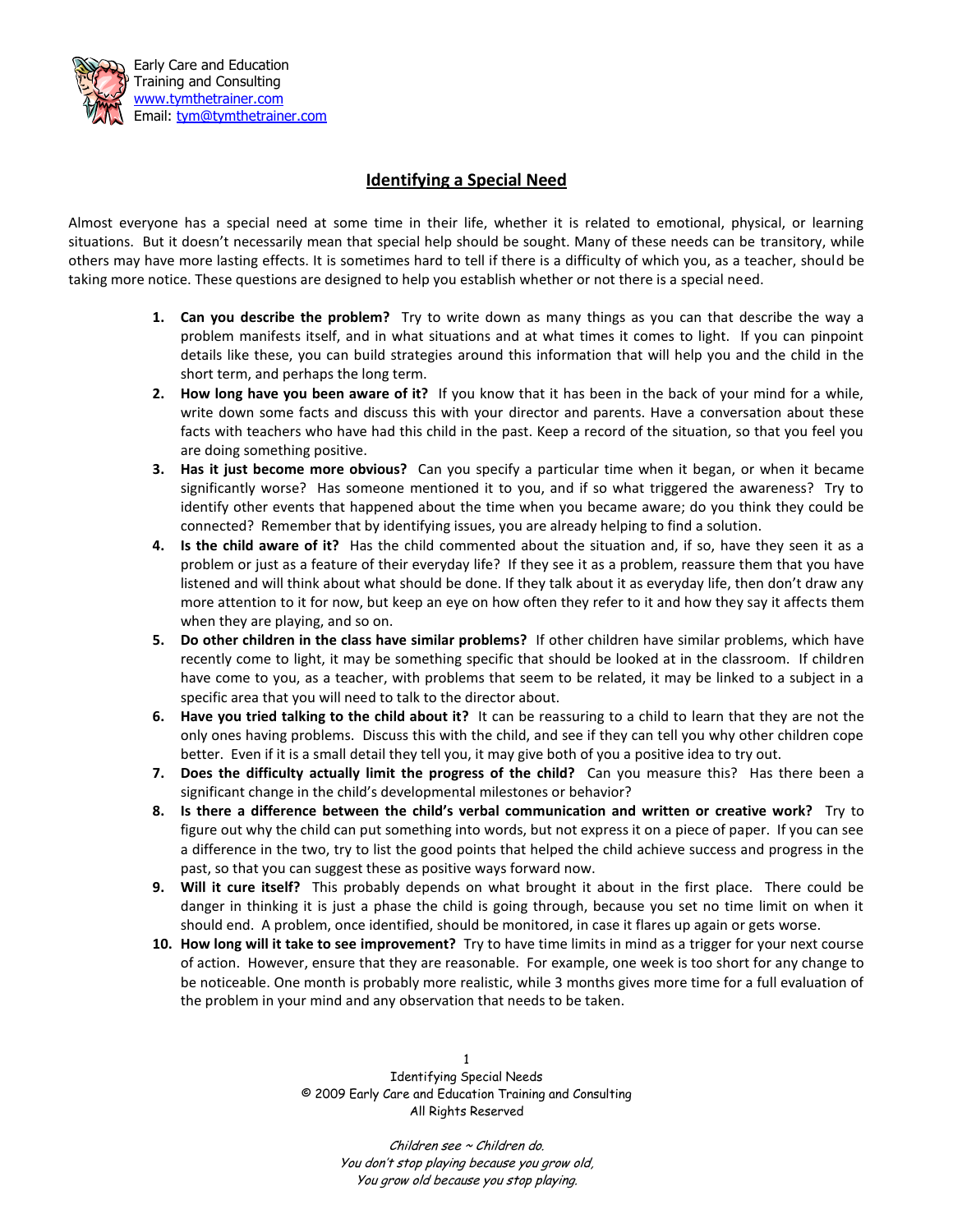

## **Identifying Children with Attention Deficit Disorder**

You may find it helpful to identify children with ADD by the following questions. If you can identify at least seven of these as present in the child's behavior over a period of six months, then you should speak to your director. Make note of the occasions when they displayed these characteristics and talk to the director about them.

- 1. Does the child fidget, squirm or seem restless?
- 2. Does the child move from one incomplete task to another?
- 3. Does the child have difficulty sitting in one place?
- 4. Is the child easily distracted?
- 5. Does the child talk excessively?
- 6. Does the child have difficulty in waiting for turn for attention?
- 7. Does the child fail to listen for instructions or what others say?
- 8. Does the child find it impossible to follow what needs to be done?
- 9. Does the child often lose equipment for a task or forget to bring it in?
- 10. Does the child find it hard to play quietly and sensibly?

## **Tips for working with children diagnosed with Attention Deficit Disorder (ADD) or Attention Deficit Hyperactivity Disorder (ADHD):**

- 1. Keep the child safe. If a child is fidgety to the extent that they become involved in dangerous actions, you will need to take appropriate action. This is often because they do not think through the consequences. Try to avoid putting the child near any stimuli which, in themselves, can prove dangerous; for example, some types of windows, sockets and cables, or other children who have behavioral problems.
- 2. Recognize achievements. Be sure to praise the child for ignoring situations that stimulate their behavioral issues and to encourage the child to help monitor how well they did.
- 3. Help the child to be patient in waiting in turns. Let them know that you have noticed them, so that frustration does not cause them to lose self-control.
- 4. Establish supervision and discipline into the child's routine. If you impose a calm, measured approach in your teaching, which is consistent, children can learn from your routine.
- 5. Establish with the child the notion of what constitutes completed activities if the child fails to finish work. They may not recognize when they have properly completed an activity, rather than just abandoned it. A record book or chart of their completed activities may be motivation to the child.
- 6. Encourage the child to ask for assistance so that they don't simply move along because they are stuck or frustrated with an activity.
- 7. Help them to establish the habit of playing quietly. You should start off by asking the child to play quietly for ten to fifteen minutes until they establish a routine. This will help the child notice that loud noises and action may stimulate hyperactive behavior.
- 8. Modify the child's activities so that they are able to work independently using their strengths.
- 9. Check back with the child regularly to see that they have been listening if the child seems not to listen to what is said. Call on them to repeat the instructions and points at regular intervals to keep them focused. Let them know that you will be doing this, but don't stress the child by giving them unrealistic expectations.
- 10. Keep an organized classroom. The child with ADHD often loses classroom items, or leaves items behind, claims that others have taken them, and so on. If you provide the basics in an ordered way, this teaches them a system they can adopt elsewhere. It also creates the sense that everything is in its correct place, and promotes an ordered existence to which they can respond.

2 Identifying Special Needs © 2009 Early Care and Education Training and Consulting All Rights Reserved

> Children see ~ Children do. You don't stop playing because you grow old, You grow old because you stop playing.